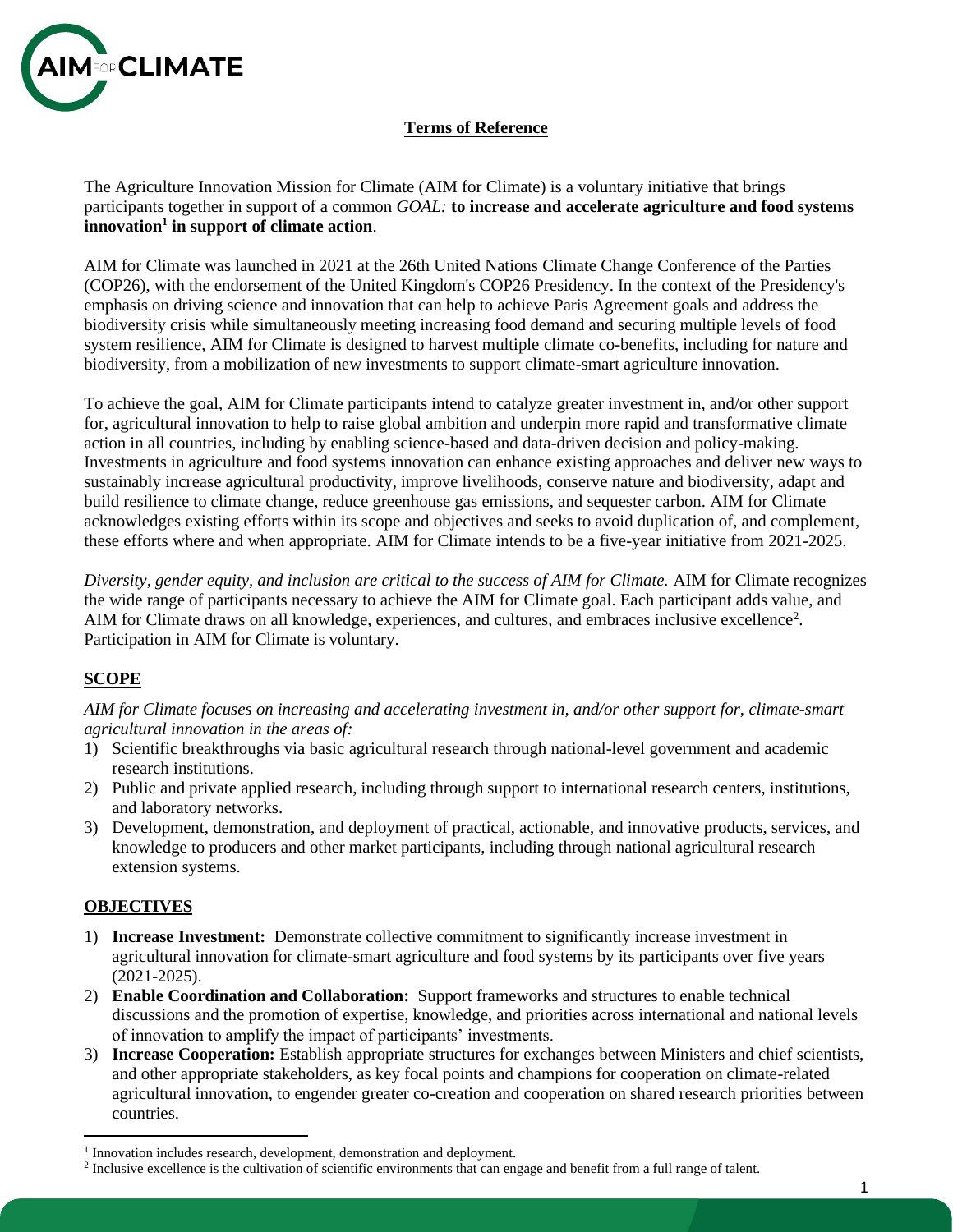

### **Terms of Reference, continued**

# **CRITERIA TO JOIN**

*By joining AIM for Climate, participants intend to:*

- 1) Increase and accelerate investment in agriculture and food systems innovation in support of climate action.
- 2) Acknowledge and amplify the AIM for Climate objectives.
- 3) Identify investments and/or other support that will enable AIM for Climate to achieve its objectives, thereby advancing progress toward the AIM for Climate goal. See Participation section for more details.
- 4) Acknowledge and amplify the importance of enabling science-based and data-driven decision and policymaking.
- 5) Acknowledge importance of cooperation and partnership on climate-related agricultural innovation, through identifying Chief Scientists, or equivalent position, as key focal points for AIM for Climate.
- 6) Participate in future AIM for Climate convened activities to enable a framework to discuss and promote priorities across international and national levels of innovation.
- 7) Carry out activities under AIM for Climate that support the conservation of nature and biodiversity and that are aligned with the Principles for Responsible Investment in Agriculture and Food Systems<sup>3</sup>, consistent with the position(s) of the participant.

# **ACTIVITIES**

*AIM for Climate participants are encouraged to engage in the below activities:*

- 1) An annual high-level/Ministerial meeting to reaffirm political commitments to agricultural innovation and highlight upcoming investments and emerging priorities.
- 2) Annual discussions of top priorities for global agricultural innovation between participating ministries and bodies across government partners.
- 3) Identification of innovation sprints for co-creation and coordinated funding initiatives between interested participants.
- 4) Coordination with other relevant initiatives to avoid duplication and to promote the objectives of AIM for Climate.
- 5) Joint communications (e.g., editorials and social media) to promote AIM for Climate and its objectives.
- 6) Independent and voluntary reporting on annual spending and resource allocation for agricultural innovation in support of the AIM for Climate goal.

Participants may mutually decide on additional activities.

<sup>3</sup> Endorsed by the Committee on World Food Security (CFS) at its 41st Session on October 15th, 2014, available: <http://www.fao.org/3/au866e/au866e.pdf>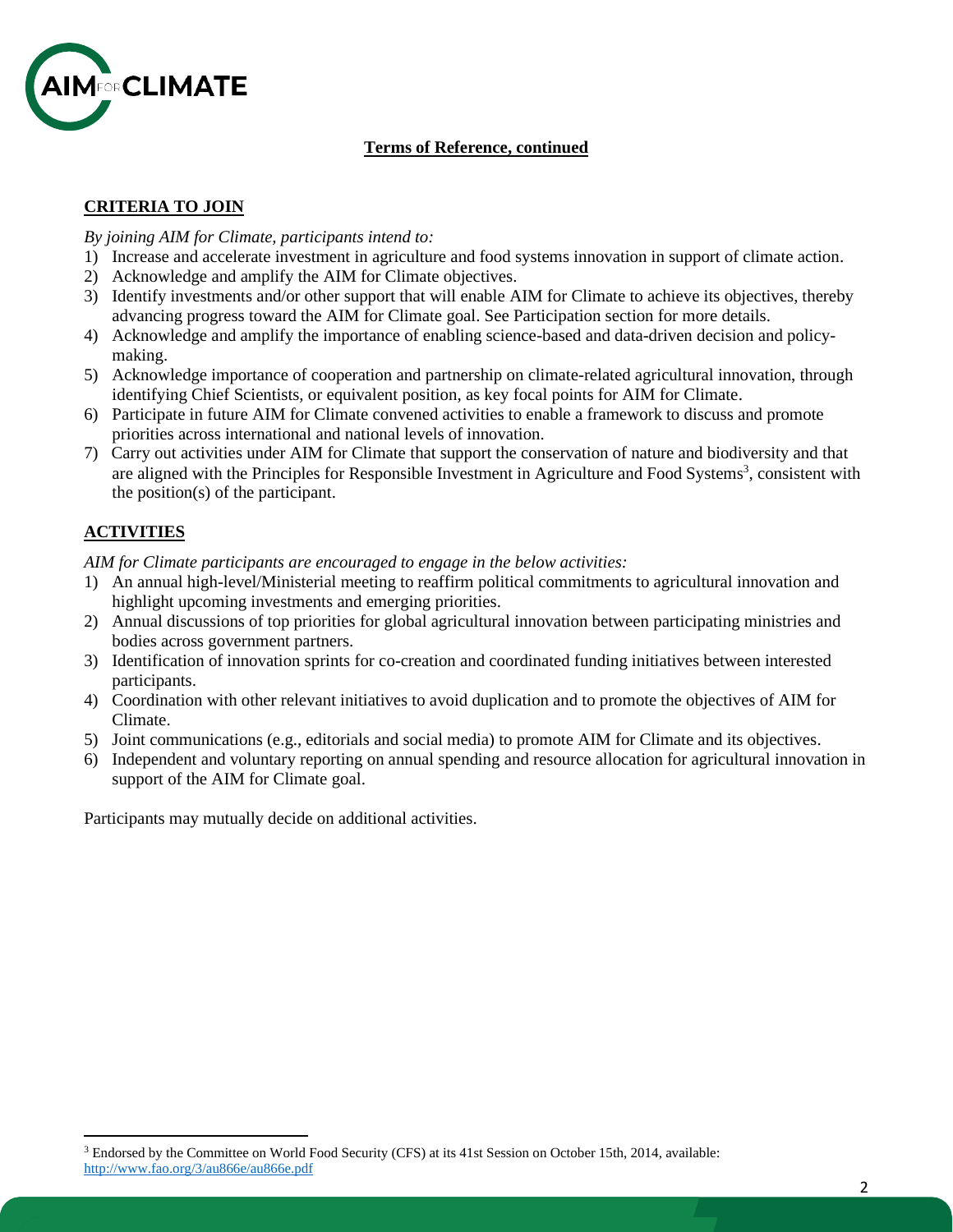

#### **Terms of Reference, continued**

### **PARTICIPATION**

When participants join AIM for Climate<sup>4</sup>, they identify how they intend to support the objectives and the appropriate primary category of participation. There are three categories: (1) Government Partner, (2) Innovation Sprint Partner, and (3) Knowledge Partner. Government and Innovation Sprint Partners may additionally support and/or engage in activities as defined in the Knowledge Partner category.

**Government Partner:** Government participants who announce an increase in aggregate public investment in agricultural innovation for climate-smart agriculture and food systems over the next five years (2021-2025). Responsibility, control, and oversight of investments will remain with the participant. They also support the objectives of AIM for Climate and intend to participate in its activities.

**Innovation Sprint Partner:** Non-government participants who announce an increase in aggregate self-financed investment in agricultural innovation for climate-smart agriculture and food systems over the next five years (2021-2025) to enable investment for bold ideas to foster innovation in an expedited timeframe. These partners are encouraged to facilitate innovation challenges with participation by other AIM for Climate participants, including governments. Responsibility, control, and oversight of investments will remain with the participant unless the participant determines otherwise. Announced new investments should avoid double counting (e.g., double counting of the same investments by government and innovation sprint partners).

**Knowledge Partner:** Non-government participants, such as private research, education and extension institutions, international organizations, companies, or other NGOs who support the objectives of AIM for Climate, intend to participate in its activities, and announce an intent to amplify agricultural innovation through:

- **Insight Sharing**: Share best practices to increase the diffusion of and positive returns to agricultural innovation efforts focused on adapting to and mitigating the effects of climate change.
- **Innovation Collaboration**: Launch flexible, inclusive, and targeted innovation collaboration focused on specific innovation areas, guided by the values of openness, transparency, reciprocity and merit-based competition.
- **Institutional Capacity Building**: Collaborate to increase capacity for agricultural innovation focused on climate change, including efforts to enhance the efficacy and resourcing of existing innovation institutions.
- **Coordination**: Facilitate sharing of information and partnerships among national-level government agricultural innovation and academic research institutions; international research centers, institutions, and laboratory networks; and national agricultural research extension systems.
- **Demonstration and Deployment**: Support efforts for innovations generated or promoted through AIM for Climate activities to be effectively, efficiently, and expeditiously demonstrated and/or deployed to reach farmers, food producers, and others, particularly in climate-vulnerable countries.

Participants should identify lead contacts for their participation, as well as ideally chief scientists or equivalent position, as key focal points for international cooperation on climate-related agricultural innovation. A Chief Scientist is typically responsible for managing and/or coordinating scientific, technological, and research operations of their organization. Participants may also wish to create this type of role and provide contact details later.

<sup>&</sup>lt;sup>4</sup> Joining AIM for Climate as a Government Partner, Innovation Sprint Partner or Knowledge Partner does not imply endorsement of or partnership between the participants, rather it entails an intention to support the goal and objectives of the AIM for Climate initiative.